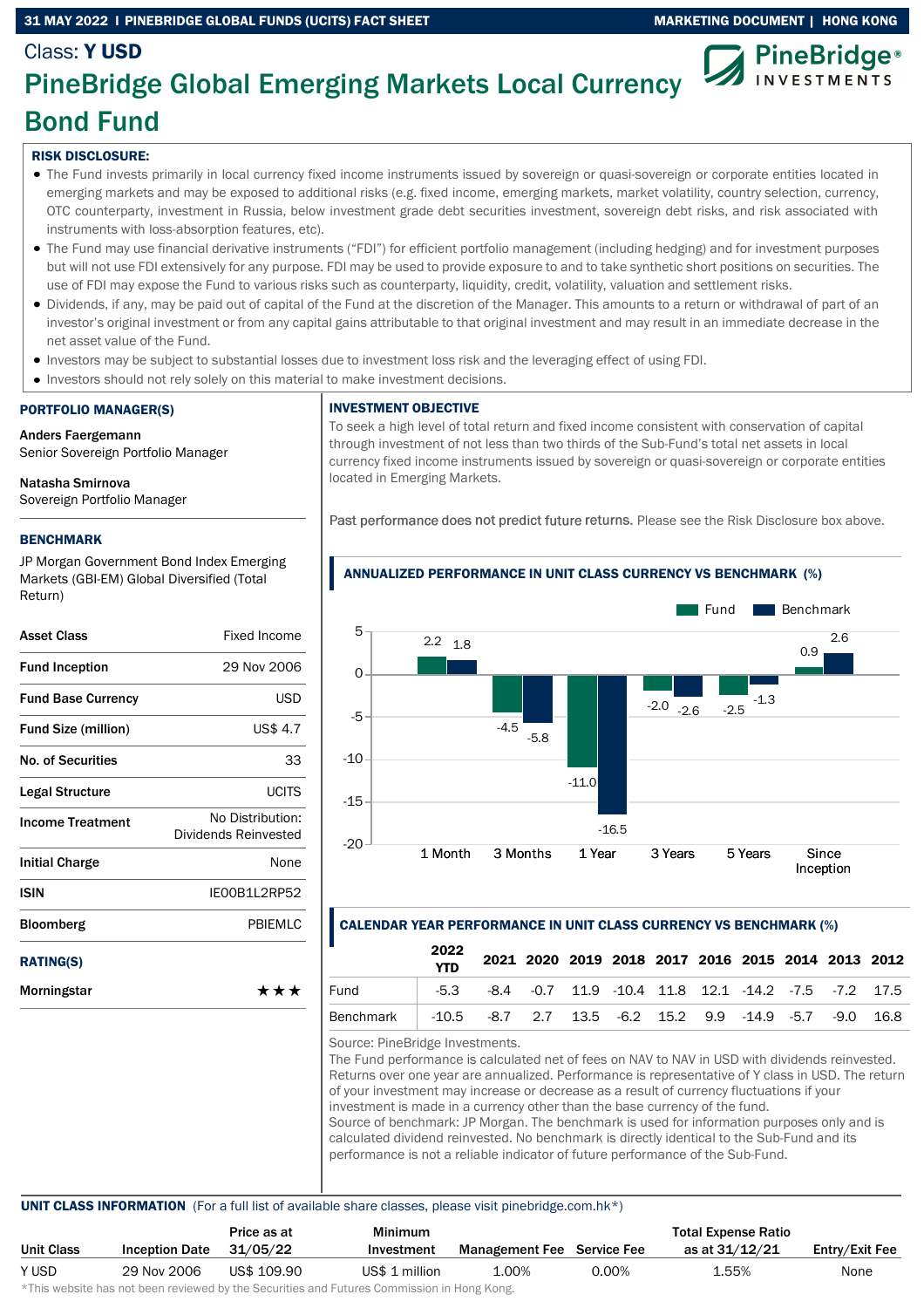#### 31 MAY 2022 I PINEBRIDGE GLOBAL FUNDS (UCITS) FACT SHEET MARKETING DOCUMENT | HONG KONG

## Class: Y USD



# PineBridge Global Emerging Markets Local Currency Bond Fund

## CURRENCY EXPOSURE (%)

|            | <b>FUND</b> | <b>BENCHMARK</b> |
|------------|-------------|------------------|
| <b>BRL</b> | 13.0        | 10.0             |
| <b>MXN</b> | 11.2        | 10.0             |
| <b>CNY</b> | 10.7        | 10.0             |
| ZAR        | 8.9         | 10.0             |
| <b>MYR</b> | 8.4         | 10.0             |
| <b>USD</b> | 7.5         | 0.0              |
| COP        | 6.5         | 4.7              |
| <b>IDR</b> | 6.3         | 10.0             |
| <b>PLN</b> | 6.1         | 7.1              |
| Other      | 21.4        | 28.2             |

#### TOP TEN HOLDINGS (%)

|                                    | <b>FUND</b> |
|------------------------------------|-------------|
| 3.25% CHINA GOVT BOND 06/Jun/2026  | 9.0         |
| 10% MEXICAN BONOS 05/Dec/2024      | 7.5         |
| 9.762% BRAZIL NTN-F 01/Jan/2031    | 5.2         |
| 10.5% REP SOUTH AFRICA 21/Dec/2026 | 4.6         |
| 2.25% POLAND GOVT BOND 25/Oct/2024 | 4.4         |
| 9.762% BRAZIL NTN-F 01/Jan/2027    | 4.1         |
| 4.762% MALAYSIA GOVT 07/Apr/2037   | 4.1         |
| 10% MEXICAN BONOS 20/Nov/2036      | 3.7         |
| 3.478% MALAYSIA GOVT 14/Jun/2024   | 3.5         |
| 5.94% PERU B SOBERANO 12/Feb/2029  | 3.3         |

#### FUND ANALYSIS

|                          | <b>3 YEARS</b> |
|--------------------------|----------------|
| <b>Information Ratio</b> | 0.2            |
| Tracking Error (%)       | 3.0            |
| Standard Deviation (%)   | 12.5           |
| <b>Beta</b>              | 1.0            |
| R Squared (%)            | 94.2           |

### GEOGRAPHICAL BREAKDOWN (%)

|               | <b>FUND</b> | <b>BENCHMARK</b> |
|---------------|-------------|------------------|
| <b>Brazil</b> | 13.0        | 10.0             |
| Mexico        | 11.2        | 10.0             |
| China         | 10.6        | 10.0             |
| South Africa  | 8.9         | 10.0             |
| Malaysia      | 8.1         | 10.0             |
| Colombia      | 6.2         | 4.7              |
| Poland        | 6.1         | 7.1              |
| Indonesia     | 6.0         | 10.0             |
| Other         | 20.7        | 28.2             |
| Cash          | 9.1         | 0.0              |

## CREDIT RATING (%)

|           | <b>FUND</b> | <b>BENCHMARK</b> |
|-----------|-------------|------------------|
| Aaa       | 9.1         | 0.0              |
| Aa        | 5.6         | 4.5              |
| A         | 27.4        | 8.0              |
| Baa       | 36.0        | 31.9             |
| Ba        | 21.9        | 21.7             |
| B         | 0.0         | 0.6              |
| <b>NR</b> | 0.0         | 33.4             |

## PORTFOLIO CHARACTERISTICS

| Avg Coupon (%)              | 5.7     |
|-----------------------------|---------|
| Avg Yield to Maturity (%)   | 6.6     |
| <b>Average Duration Yrs</b> | 4.1     |
| Avg Credit Rating           | A3/Baa1 |

#### **GLOSSARY**

Reflects sensitivity of the fund's returns to that of benchmark returns. A beta of 1.05 suggests that the fund could perform 5% better than the benchmark in up market and 5% worse in down market, assuming all other factors remain constant.

Exit Fee: Fee charged to investors when they redeem unit from a fund.

Information Ratio: Measures the funds returns above the benchmark returns relative to the risk (volatility) of the excess returns. It is a measure that identifies the consistency of the manager to outperform the benchmark.

Initial Fee: Fee charged to investors when they purchase units in a fund.

Management Fee: Percentage of the fund's assets that unitholders pay annually as remuneration to the investment adviser for managing the fund.

R Squared: Reflects the proportion of fund performance explained by changes in the benchmark. A high R-squared indicates the fund's performance has been in line with the benchmark. A low R-squared indicates the fund's performance has not been in line with the benchmark.

Service Fee: Percentage of fund's assets that retail unitholders pay annually for distribution services.

Total Expense Ratio (TER): Estimated percentage (annualized) of fund assets used to pay for management fees and operating expenses, including service fees (if any) incurred by the fund. Fund expenses are reflected in the NAV. When calculating the TER, PineBridge has used the amount of expenses that it has received or estimated in its capacity as the Fund's Manager. Please note that the expense ratio includes variable expenses that are based on a number of factors including fund size, transactions, and other expenses. No assurance can be given that the TER will be realized over any future given period.

Tracking Error: Reflects the degree of variability of fund returns in relation to the benchmark. The lower the number the closer the fund's historic performance is to the benchmark.